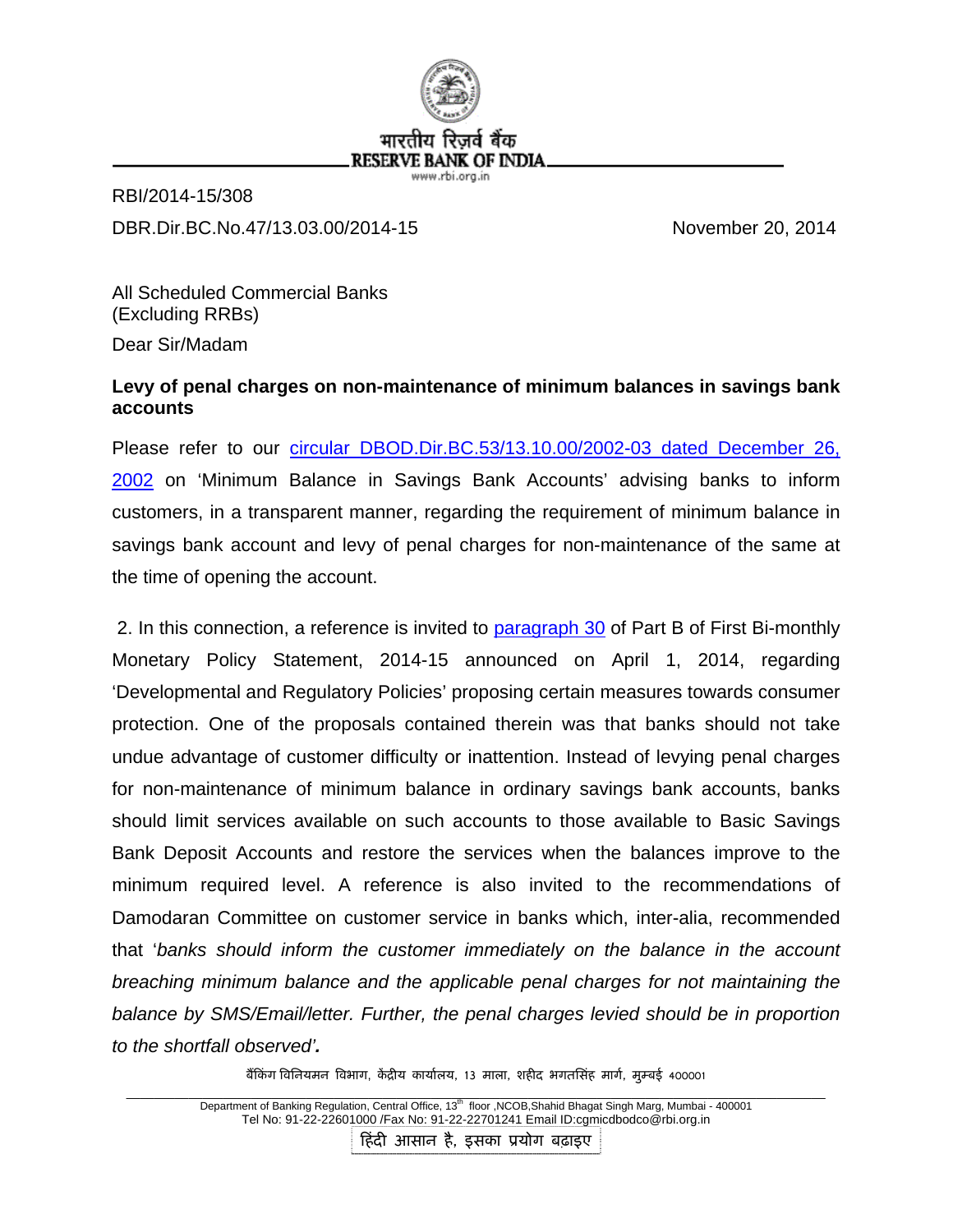3. The policy announcement has been reviewed after extensive consultation with banks. Consequent to these deliberations and after taking into consideration the recommendation of Damodaran Committee, it has been decided that while levying charges for non-maintenance of minimum balance in savings bank account, banks shall adhere to the additional guidelines given in **Annex**. The guidelines come into effect from **April 1, 2015**.

4. These guidelines should be brought to the notice of all customers apart from being disclosed on the bank's website.

5. In the meantime, all banks are advised to take immediate steps to update customer information so as to facilitate sending alerts through electronic modes (SMSs/emails etc) for effective implementation of the guidelines.

Yours faithfully

(Lily Vadera) Chief General Manager